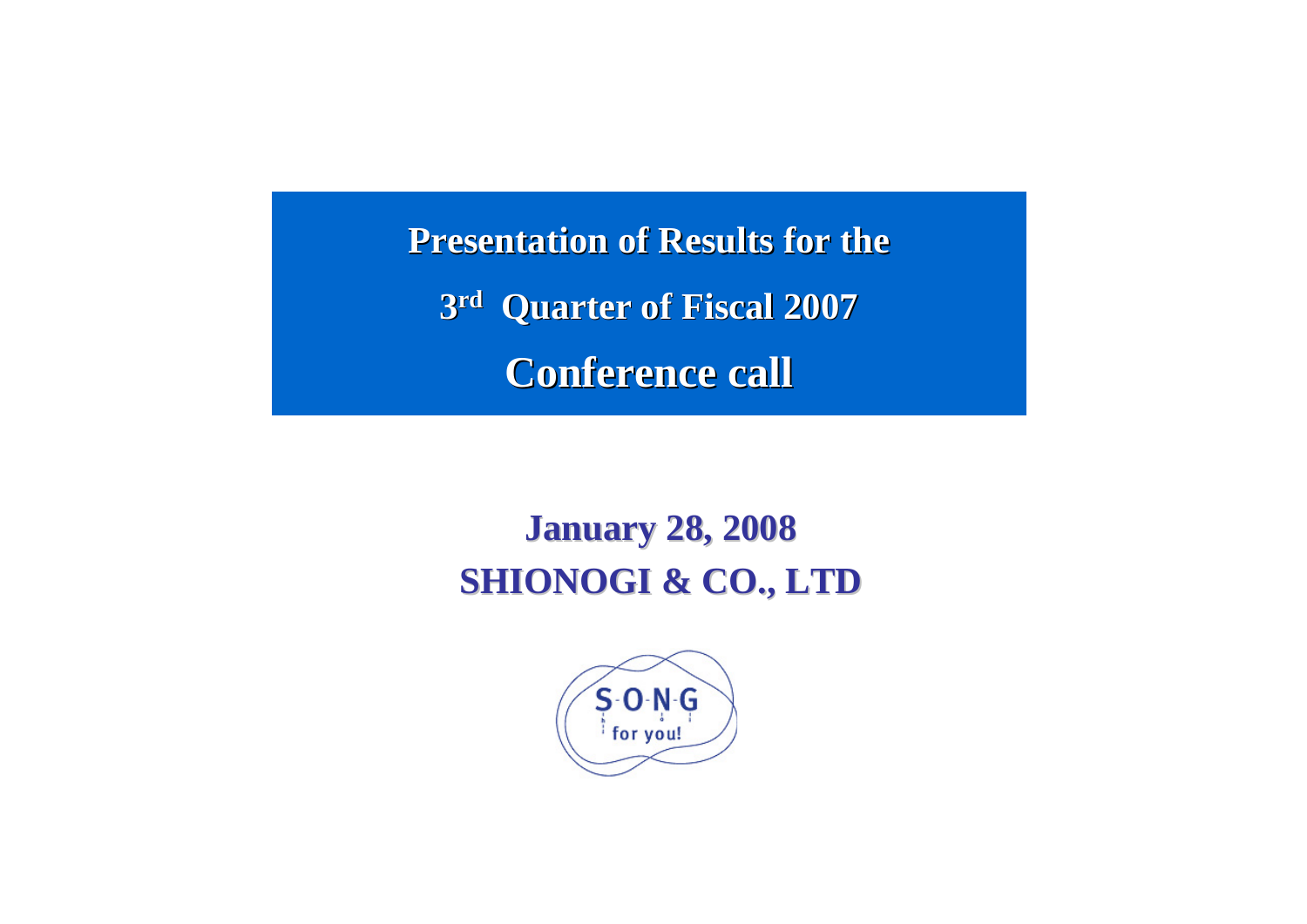

#### **Contents Contents**

| <b>Overview of 3rd Quarter Results</b>              | Page           |
|-----------------------------------------------------|----------------|
| <b>Financial Results</b>                            | $\overline{2}$ |
| <b>Financial Position</b>                           | 3              |
| <b>Cash Flows</b>                                   | 3              |
| <b>Sales by Segment</b>                             | 4              |
| <b>Overview of P/L Statement</b>                    | 6              |
| <b>Highlights of Consolidated Financial Results</b> | 7              |
| <b>Pipeline Update (since November, 2007)</b>       | 8              |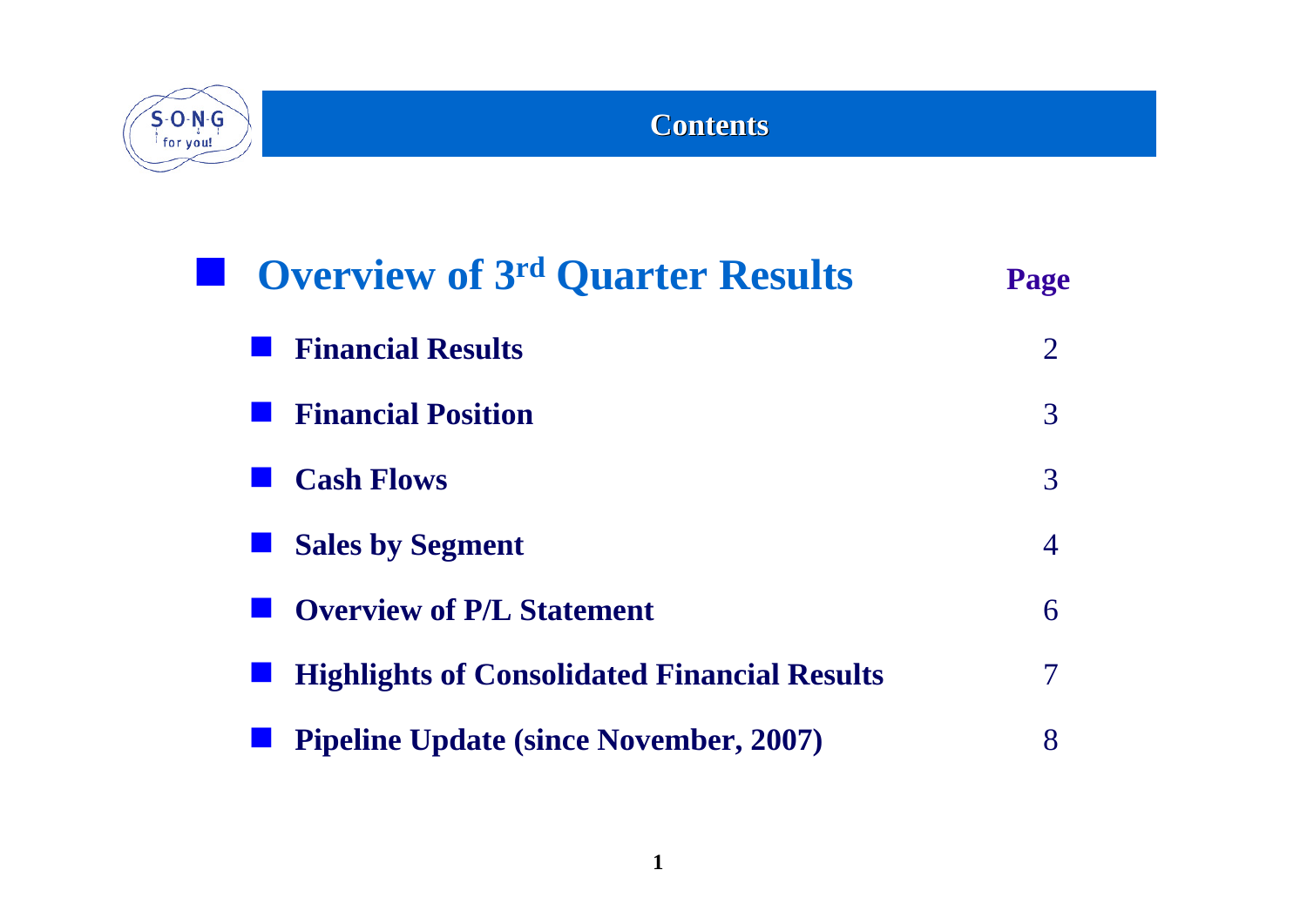

### **Financial Results (Consolidated & Non-Consolidated)**

|                                      |                      |                      | <b>Billions of yen</b> |
|--------------------------------------|----------------------|----------------------|------------------------|
| $\langle$ Consolidated $\rangle$     | Apr.1-Dec.31<br>2007 | Apr.1-Dec.31<br>2006 | <b>Change</b> $(\%)$   |
| <b>Sales</b>                         | 162.4                | 149.3                | 8.7                    |
| <b>Operating income</b>              | 29.6                 | 21.2                 | 39.3                   |
| <b>Ordinary income</b>               | 29.5                 | 21.3                 | 38.7                   |
| <b>Net income</b>                    | 18.6                 | 12.6                 | 47.3                   |
| $\langle$ Non-consolidated $\rangle$ |                      |                      |                        |
| <b>Sales</b>                         | 151.6                | 139.8                | 8.4                    |
| <b>Operating income</b>              | 26.6                 | 18.2                 | 46.2                   |
| <b>Ordinary income</b>               | 27.6                 | 19.4                 | 41.9                   |
| <b>Net income</b>                    | 16.5                 | 11.4                 | 44.9                   |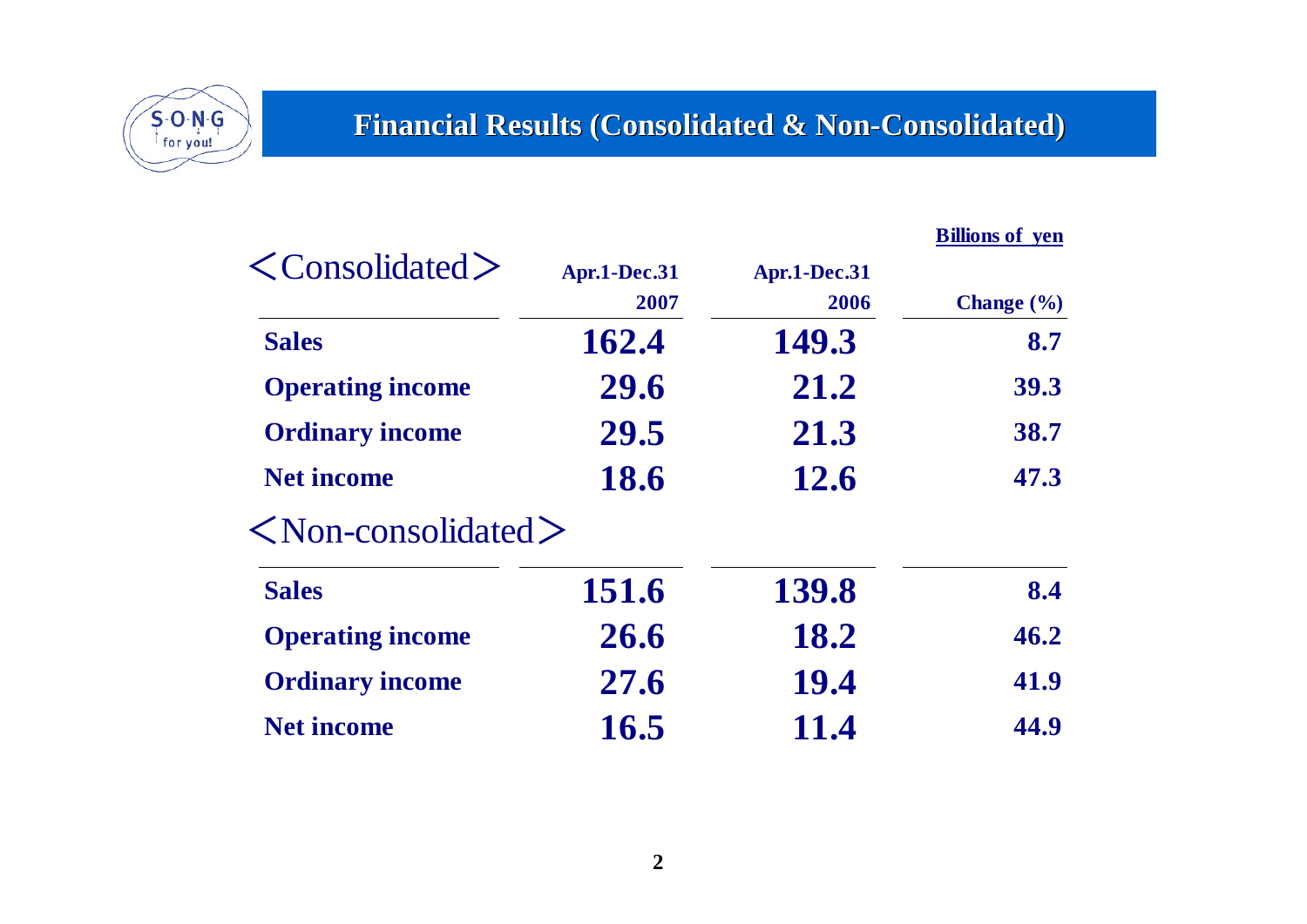

### **Financial Position & Cash Flows Financial Position & Cash Flows**

**Billions of yen**

| $\langle$ Financial Position $\rangle$       | 12/31/2007          | 3/31/2007           | <b>Change</b>          |
|----------------------------------------------|---------------------|---------------------|------------------------|
| <b>Total assets</b>                          | 411.6               | 429.5               | (17.9)                 |
| <b>Net assets</b>                            | 340.2               | 345.7               | (5.5)                  |
| Equity ratio( $\%$ )                         | 82.6%               | 80.4%               | $+2.2\%$               |
| Net assets per share (yen)                   | 1014.33             | 1014.73             | (0.40)                 |
|                                              |                     |                     | <b>Billions of yen</b> |
| $\langle$ Cash Flows $\rangle$               | Apr.-Dec.31<br>2007 | Apr.-Dec.31<br>2006 | <b>Change</b>          |
| Net cash used in operating activities        | <b>13.7</b>         | 2.2                 | <b>11.5</b>            |
| Net cash used in investing activities        | (1.3)               | (8.1)               | 6.8                    |
| Net cash used in financing activities        | (16.8)              | (6.9)               | (9.9)                  |
| <b>Total</b>                                 | (4.4)               | (12.8)              | 8.4                    |
| Cash & cash equivalents at the end of period | 70.1                | 63.3                |                        |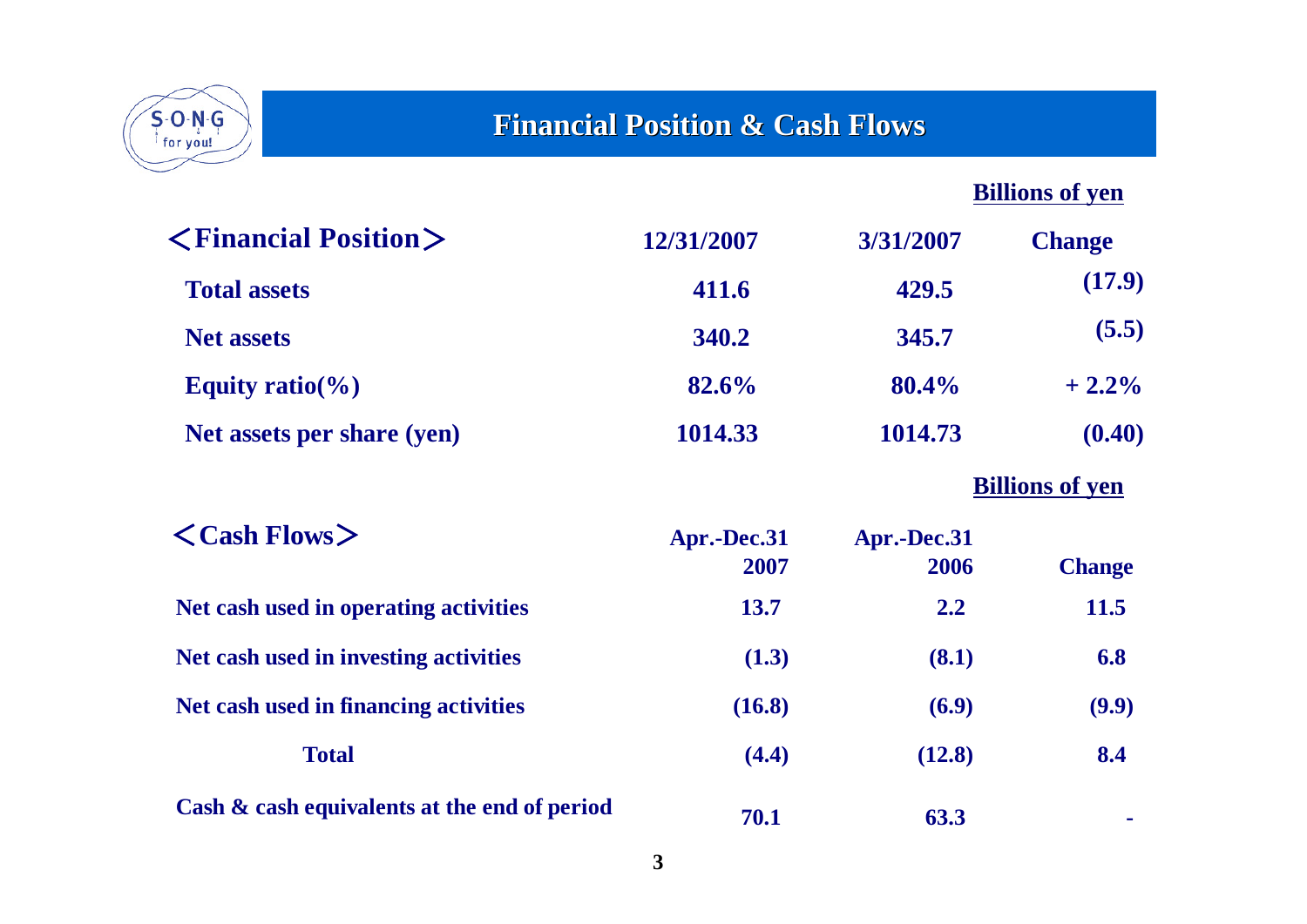

### **Sales by Segment (Consolidated)**

| <b>Billions of yen</b>           | Apr.1-Dec.31 | Apr.1-Dec.31 | % Change |
|----------------------------------|--------------|--------------|----------|
|                                  | 2007         | 2006         |          |
| <b>Prescription drugs</b>        | 118.3        | 116.4        | 1.7      |
| <b>Flomox</b>                    | 21.6         | 22.9         | (5.9)    |
| Flumarin                         | 9.7          | 10.6         | (8.6)    |
| Imunace                          | 9.0          | 9.0          | (0.2)    |
| Vancomycin                       | 8.5          | 10.3         | (17.3)   |
| Rinderon                         | 8.0          | 8.0          | (0.3)    |
| Crestor                          | 7.5          | 1.4          | 442.4    |
| Oxycontin                        | 5.3          | 4.0          | 30.6     |
| <b>Claritin</b>                  | 4.4          | 4.2          | 4.6      |
| Finibax                          | 1.9          | 1.5          | 28.7     |
| Avelox                           | 1.5          | 2.2          | (33.3)   |
| <b>Export/Overseas operation</b> | 4.3          | 4.1          | 6.5      |
| <b>Contract manufacturing</b>    | 4.4          | 3.1          | 46.6     |
| <b>OTC</b> and quasi-drugs       | 4.4          | 4.9          | (8.4)    |
| <b>Diagnostics</b>               | 2.5          | 2.5          | 3.4      |
| <b>Royalty income</b>            | 23.1         | 13.7         | 68.8     |
| Crestor                          | 21.8         | 12.6         | 73.6     |
| <b>Real estate &amp; Others</b>  | 5.0          | 4.8          | 5.8      |
| <b>Total</b>                     | 162.4        | 149.3        | 8.7      |

**4** \***Sales of prescription drugs are shown on a non-consolidated basis.**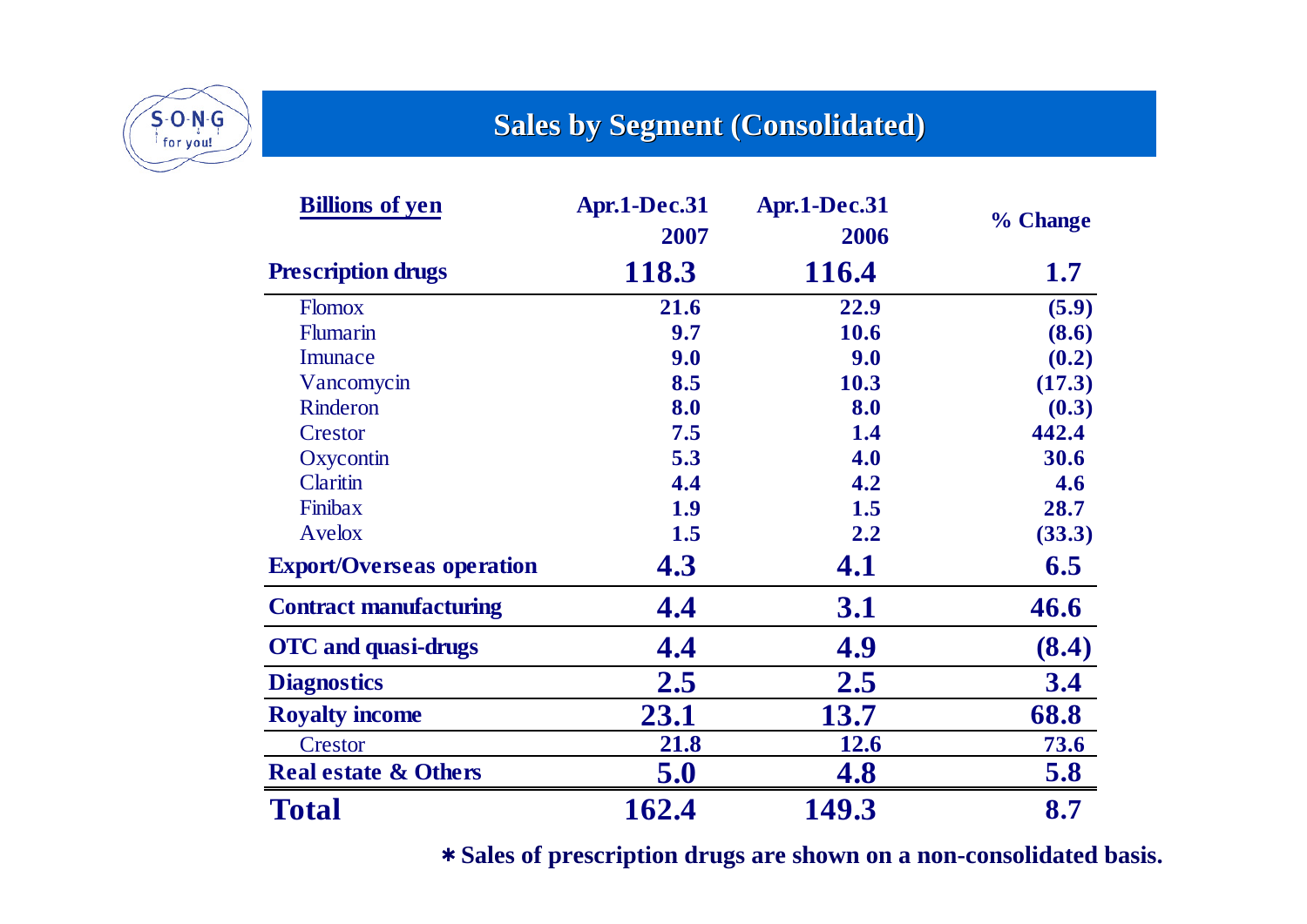

## **Sales by Segment (Consolidated)**

| <b>Billions of yen</b>           | Oct.1-Dec.31<br>2007 | Oct.1-Dec.31<br>2006 | % Change    |
|----------------------------------|----------------------|----------------------|-------------|
| <b>Prescription drugs</b>        | 44.1                 | 43.0                 | 2.6         |
| <b>Flomox</b>                    | 9.2                  | 9.3                  | (1.7)       |
| Flumarin                         | 3.4                  | 3.6                  | (6.5)       |
| Imunace                          | 2.6                  | 3.4                  | (22.7)      |
| Vancomycin                       | 3.0                  | 3.1                  | (4.5)       |
| Rinderon                         | 2.6                  | 2.7                  | (0.6)       |
| Crestor                          | 3.1                  | 0.3                  |             |
| Oxycontin                        | 2.1                  | 1.6                  | 35.4        |
| Claritin                         | 1.5                  | 1.7                  | (11.0)      |
| Finibax                          | 0.7                  | 0.6                  | 23.5        |
| Avelox                           | 0.7                  | 1.1                  | (34.7)      |
| <b>Export/Overseas operation</b> | 1.3                  | 1.3                  | <b>3.9</b>  |
| <b>Contract manufacturing</b>    | <b>1.8</b>           | 1.4                  | <b>32.5</b> |
| <b>OTC</b> and quasi-drugs       | 1.5                  | <b>1.8</b>           | (12.1)      |
| <b>Diagnostics</b>               | 0.8                  | 0.8                  | 7.9         |
| <b>Royalty income</b>            | 7.6                  | 5.4                  | 42.3        |
| Crestor                          | 7.4                  | 5.2                  | 41.9        |
| <b>Real estate &amp; Others</b>  | 0.7                  | 3.5                  | (77.5)      |
| <b>Total</b>                     | 58.2                 | 57.2                 | <b>1.8</b>  |

**5** \***Sales of prescription drugs are shown on a non-consolidated basis.**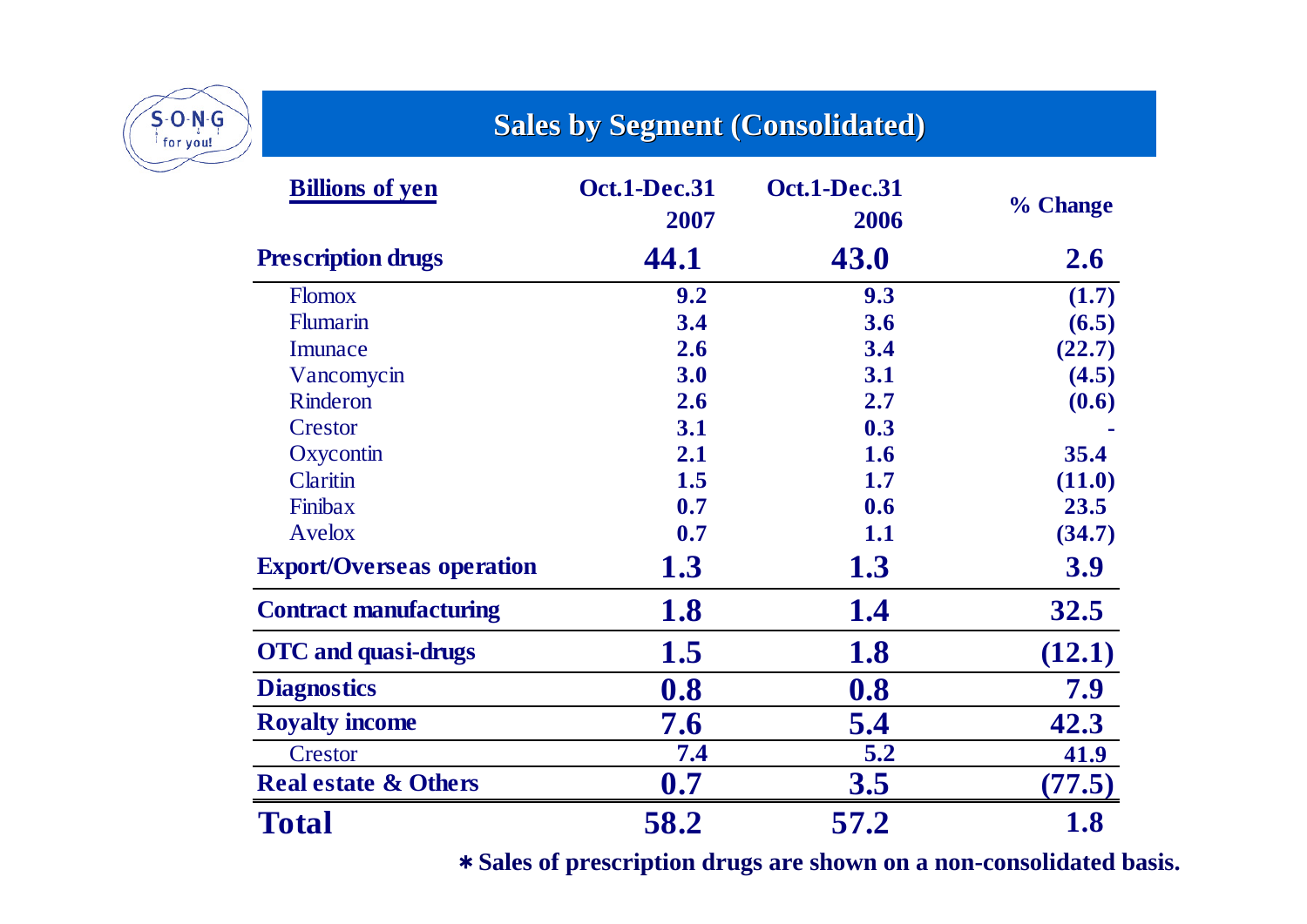| S O N G<br>for you!                               | <b>Overview of P/L Statement</b> |                     |             |
|---------------------------------------------------|----------------------------------|---------------------|-------------|
| <b>Billions of yen</b>                            | Apr.1-Dec.31                     | Apr.1-Dec.31        |             |
|                                                   | 2007                             | 2006                | % Change    |
| <b>Net sales</b>                                  | 162.4                            | 149.3               | 8.7         |
| [Royalty income]                                  | $\left[ 23.1 \right]$            | $\left[13.7\right]$ | $[68.8]$    |
|                                                   | 32.6                             | 33.8                |             |
|                                                   | $[38.1]$                         | $[37.2]$            |             |
| <b>Cost of sales</b>                              | 52.9                             | 50.5                | 4.9         |
| <b>Gross profit</b>                               | 109.4                            | 98.8                | 10.7        |
|                                                   | 49.2                             | 52.0                |             |
| <b>SG&amp;A</b> expenses                          | 79.7                             | 77.6                | 2.8         |
| <b>Selling &amp; General</b>                      | 49.0                             | 49.9                | (1.7)       |
| R & D                                             | 30.7                             | 27.6                | <b>11.1</b> |
|                                                   | 18.2                             | 14.2                |             |
| <b>Operating income</b>                           | 29.6                             | 21.2                | 39.3        |
| <b>Non-operating gain and loss</b>                | $\mathbf 0$                      | 0.1                 |             |
|                                                   | 18.2                             | 14.3                |             |
| <b>Ordinary income</b>                            | 29.5                             | 21.3                | 38.7        |
| <b>Extraordinary gain and loss</b>                | 0.2                              | 0.8                 |             |
| Income before income taxes and minority interests | 29.8                             | 22.1                | <b>35.0</b> |
| Income taxes and minority interests               | <b>11.1</b>                      | 9.4                 |             |
|                                                   | 11.5                             | 8.5                 |             |
| <b>Net income</b>                                 | 18.6                             | 12.6                | 47.3        |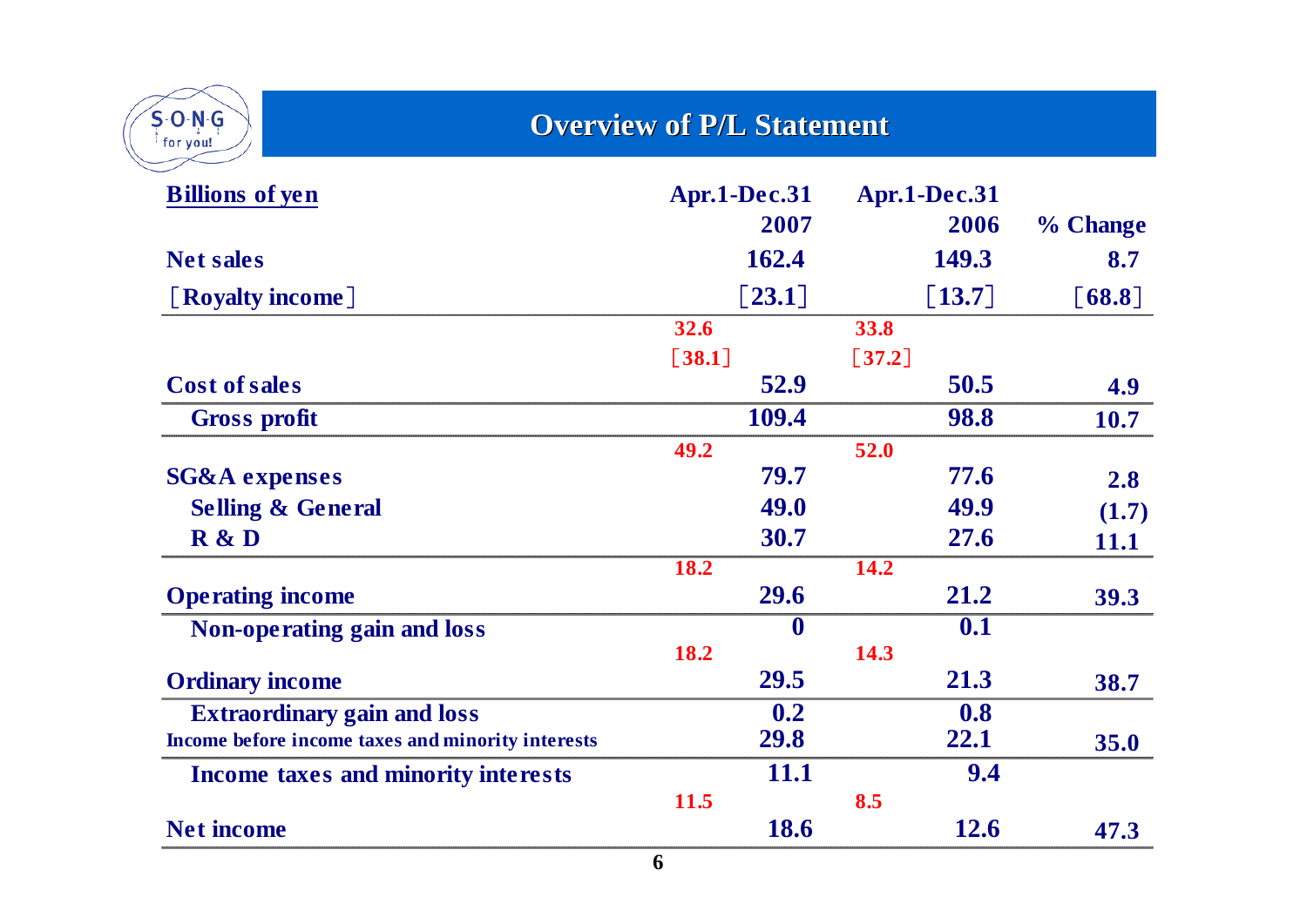

**(Percentage change over the same p (Percentage change over the same period of the previous fiscal y eriod of the previous fiscal year)**

# **Net sales**

$$
\pmb{8.7\%}
$$

**47.3%**

- **Total sales of prescription drugs increased 1.7% over the same period of the previous fiscal year due mainly to Crestor sales growth although sales of the existing products including Flomox and Flumarin decreased.**
- **Sales of contract manufacturing continued to increase.**
- × **Royalty income increased due to sales growth of Crestor abroad.**

# **Operating income Operating income 39.3%**

# **Ordinary income Ordinary income 38.7%**

F **Increased because of the increased sales as well as the decreased manufacturing costs and SG&A expenses while R&D expenses increased.** 

## **Net income Net income**

**Gain on sales of investment Gain on sales of investment securities : 300 million yen securities : 300 million yen**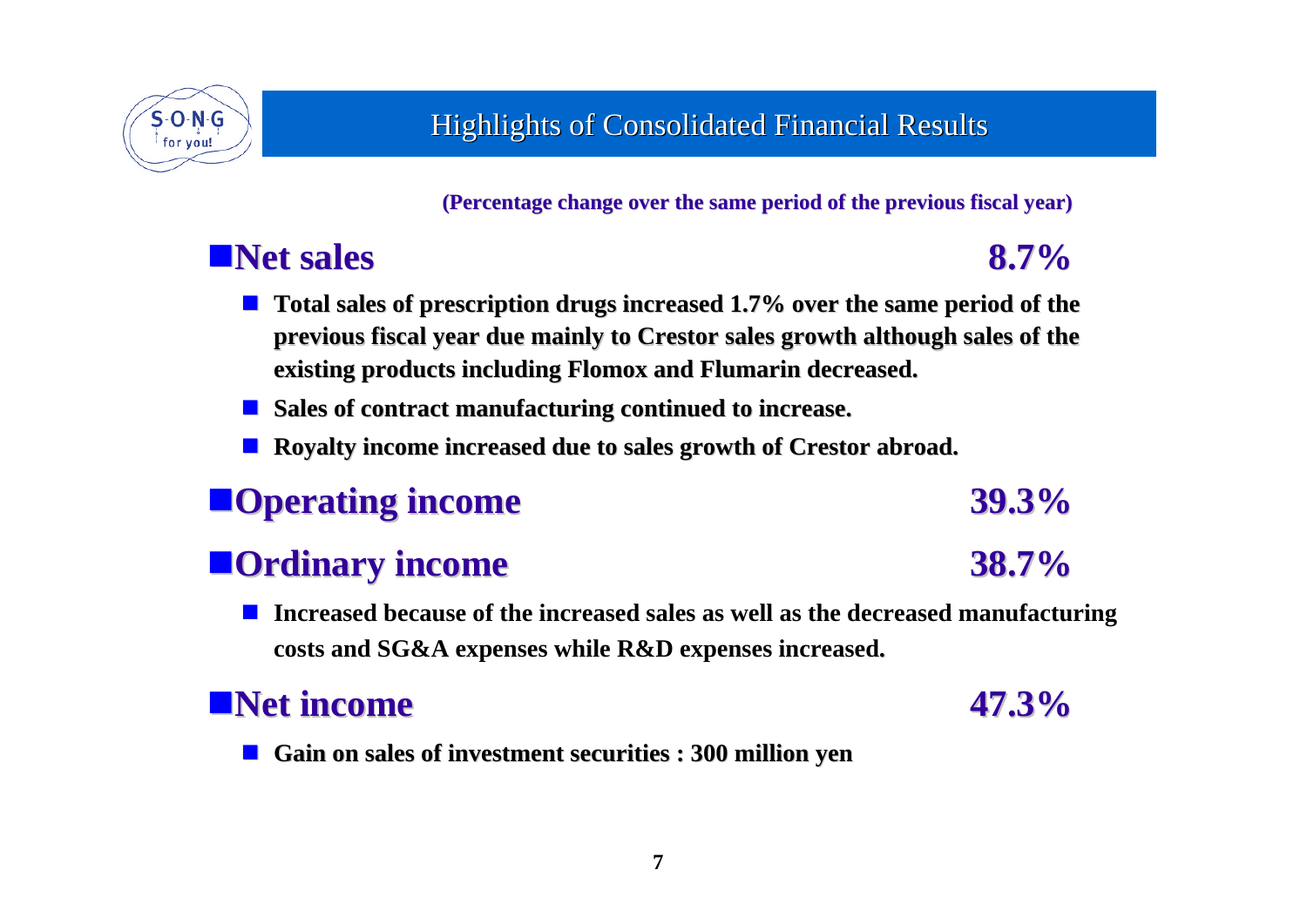

### **Pipeline update ( since November, 2007 ) Pipeline update ( since November, 2007 )**

### <**Launch**>

- **E** Claritin<sup>@</sup> Dry Syrup
	- **Launched on January 21, 2008 Launched on January 21, 2008**
	- $\blacklozenge$ **Applicable to children ages three and older Applicable to children ages three and older**

### <**Change of Phases Change of Phases**>

- **LY-248686** (Duloxetine, Depression)
	- $\blacklozenge$ **Filed in January, 2008 Filed in January, 2008**
- **S-777469**
	- ◆ In Japan: Started Phase IIa in November, 2007
	- **In the USA: In preparation for Phase IIb**
- **S-021812 (Peramivir Peramivir, Influenza) , Influenza)**
	- ◆ Started Phase II in December, 2007
- **S-555739 (Allergic rhinitis) (Allergic rhinitis)**
	- ◆ FTIH<sup>\*</sup> in January, 2008 **\* First Trial in Human**
- 
- **S-349572 (HIV infection) (HIV infection)**
	- ◆ FTIH\* by Shionogi-GlaxoSmithKline Pharmaceuticals, LLC

### <**Compound Added to the Pipeline Compound Added to the Pipeline**>

- **S-265744**,**S-247303 (HIV infection) (HIV infection)**
	- **In preparation for Phase I In preparation for Phase I**

**by Shionogi by Shionogi-GlaxoSmithKline Pharmaceuticals, LLC GlaxoSmithKline Pharmaceuticals, LLC**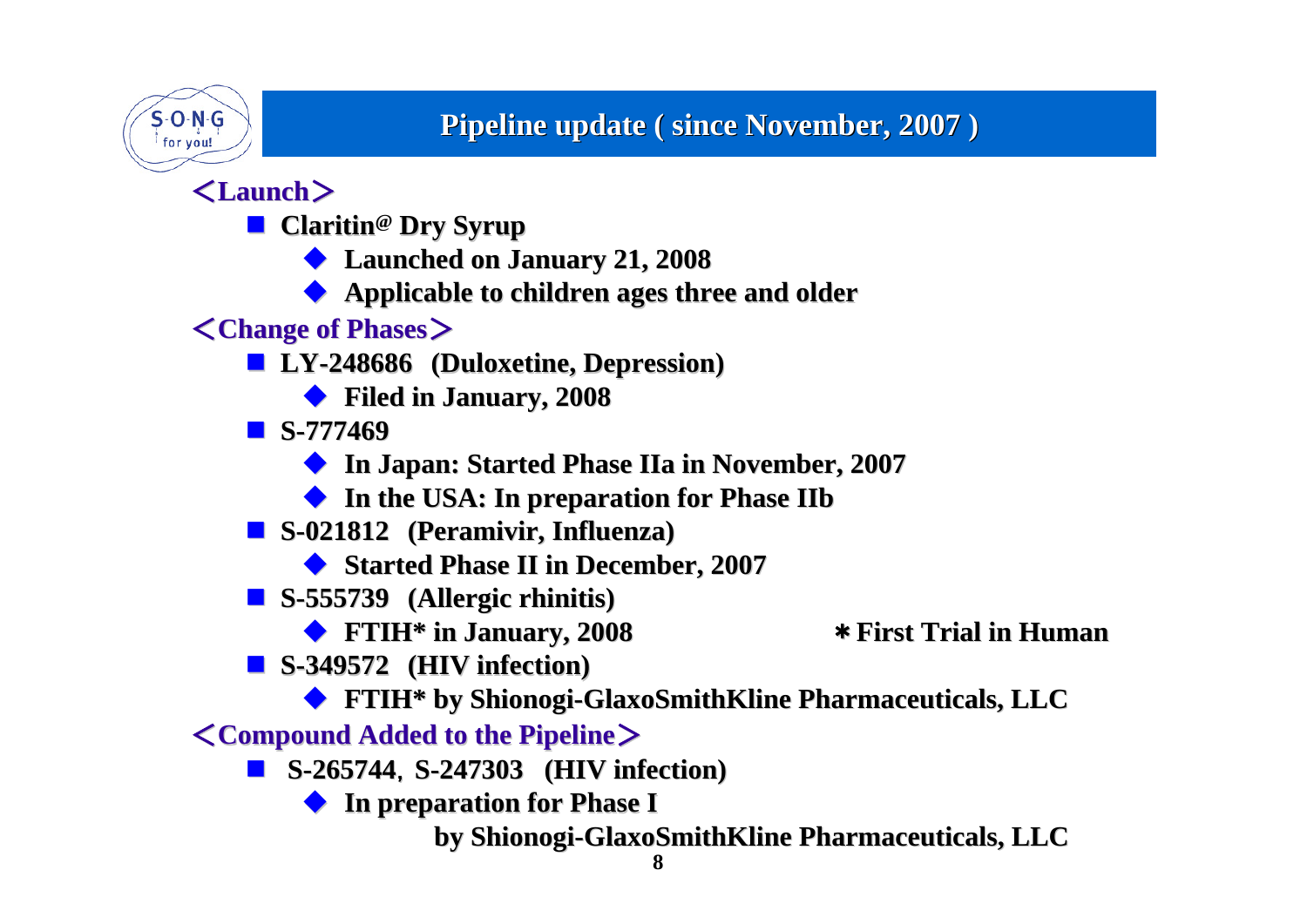

#### **Development status and launch schedule for new drugs Development status and launch schedule for new drugs**



**in-house product**

*DNP: Diabetic Neuropathic Pain, AD: Atopic Dermatitis*

**9**\**Complicated intra-abdominal infections and Complicated urinary tract infections, including pyelonephritis*